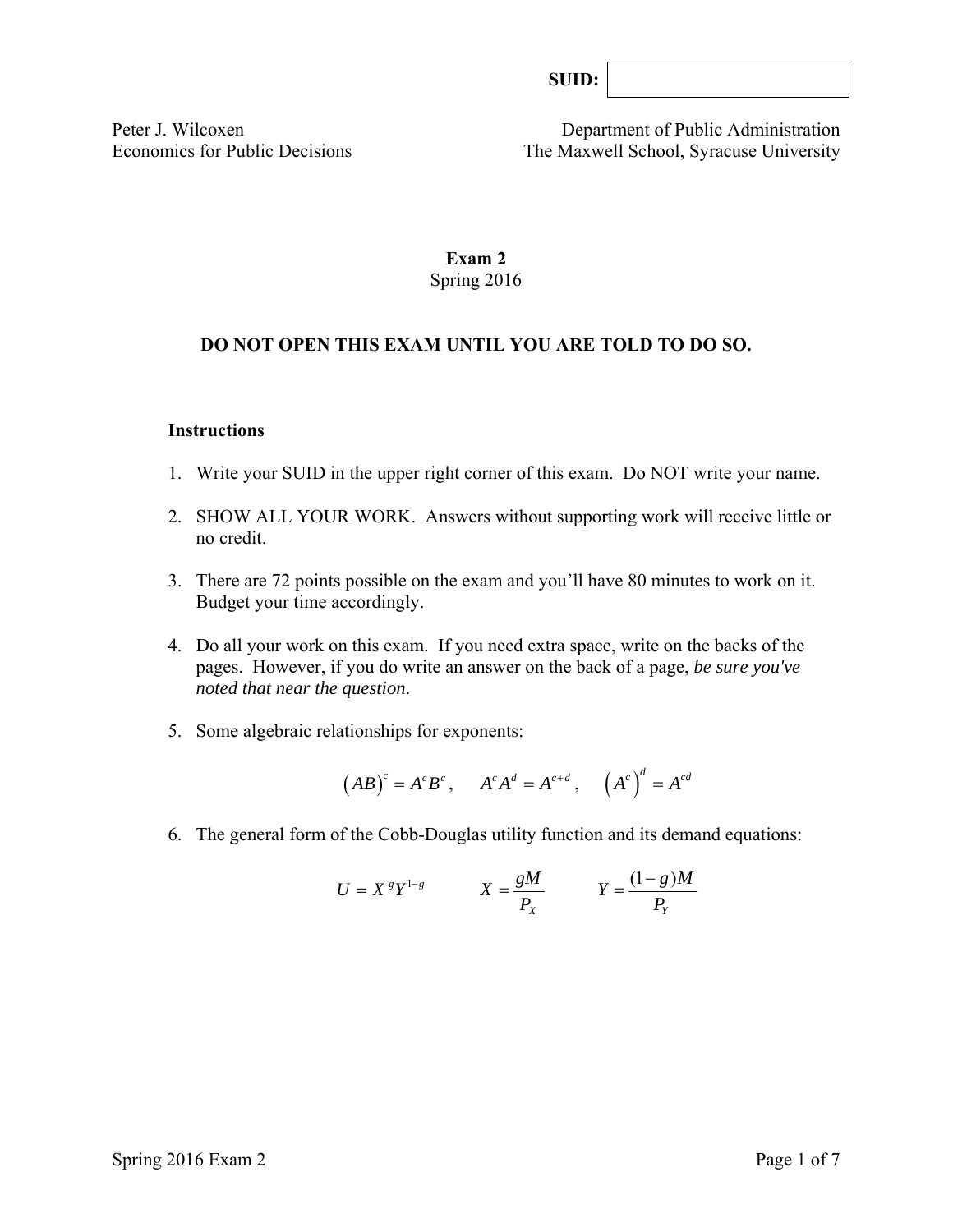# **Question 1 (12 points)**

Suppose a labor market is initially in equilibrium at a wage of \$10 and with 2 million workers employed. No minimum wage is in effect but the government is considering imposing one at \$15. The elasticity of demand for labor is known to be -0.2 and the elasticity of labor supply is known to be 1.

(a) *12 points*. Please determine the number of workers who would be employed if the minimum wage is adopted. Then determine the changes in CS and PS that would be caused by the policy and the DWL it would create.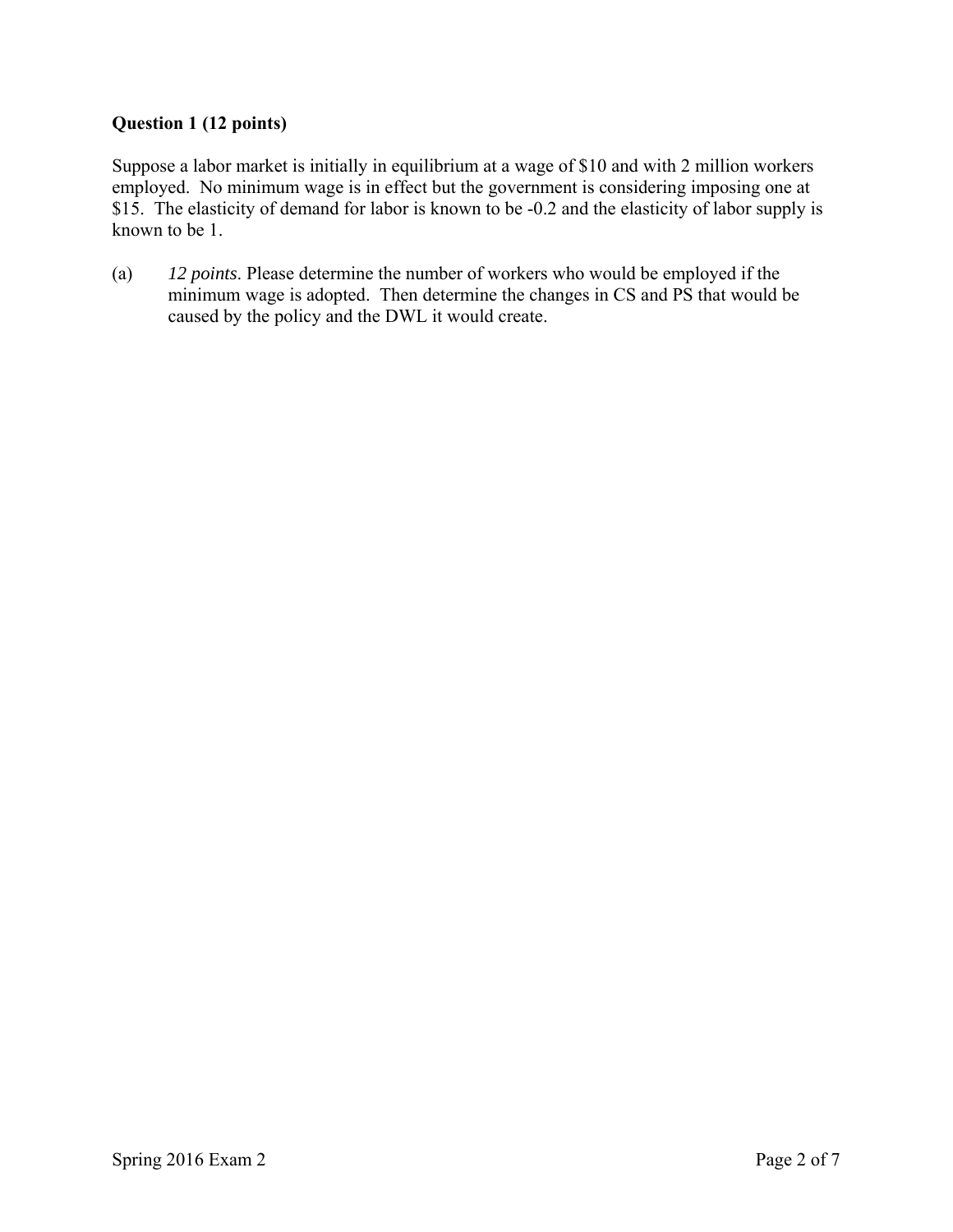### **Question 2 (12 points)**

One of the households in the table to the right has Cobb-Douglas preferences. In the remainder of the exam, this will be referred to as the CD household.

(a) Please determine which one is the CD household and calculate its value of *g*.

|               | Year | <b>Income</b> | Px | $P_{V}$ | X   |     |
|---------------|------|---------------|----|---------|-----|-----|
| А             | 2015 | 2880          | 20 | 16      | 64  | 100 |
|               | 2016 | 2304          | 18 | 18      | 64  | 64  |
| B             | 2015 | 3800          | 20 | 16      | 150 | 50  |
|               | 2016 | 3744          | 18 | 18      | 156 | 52  |
| $\mathcal{C}$ | 2015 | 3200          | 20 | 16      | 120 | 50  |
|               | 2016 | 3600          | 18 | 18      | 150 | 50  |

- (b) Draw a diagram illustrating the CD household's 2016 equilibrium.
- (c) Please *derive* the expenditure function for the CD household. Be sure to show all the steps, not just the final result.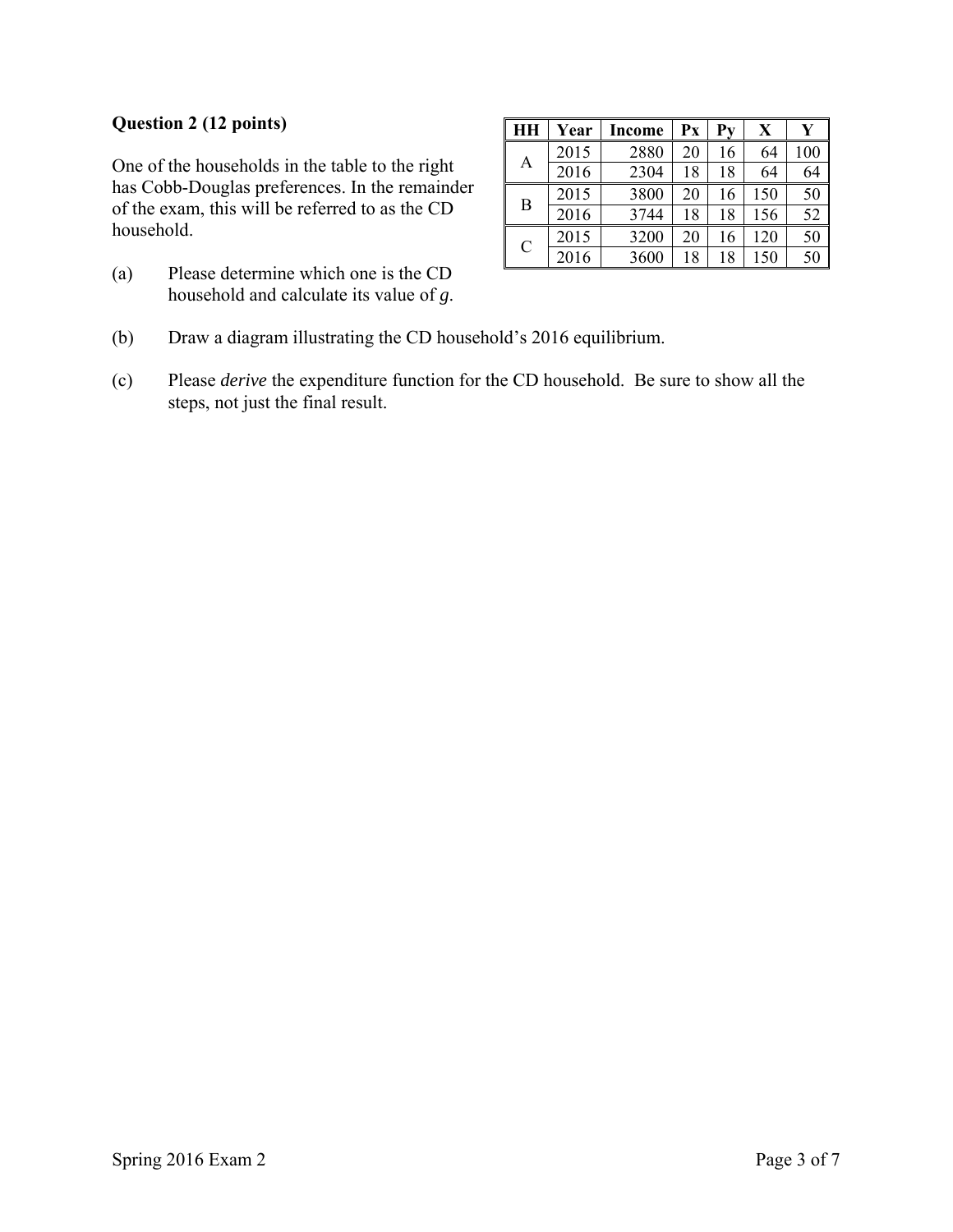# **Question 3 (12 points)**

Now suppose that in 2016 the government wishes to reduce increase consumption of X and decrease consumption of Y. To do that, it imposes a \$2 subsidy on X and \$6 tax on Y. To help cover the cost of the subsidy, it also imposes a "lump sum" tax of \$336 on the household (that is, the household's income falls by \$336 under the policy). You may assume the supplies of X and Y are perfectly elastic so Px would fall to \$16 and Py would rise to \$24.

- (a) Please calculate the new values of X and Y under the policy and then calculate the overall effect of each policy on the government's budget. Does the policy break even?
- (b) Please calculate the compensating variation for the policy and indicate whether the household is better or worse off.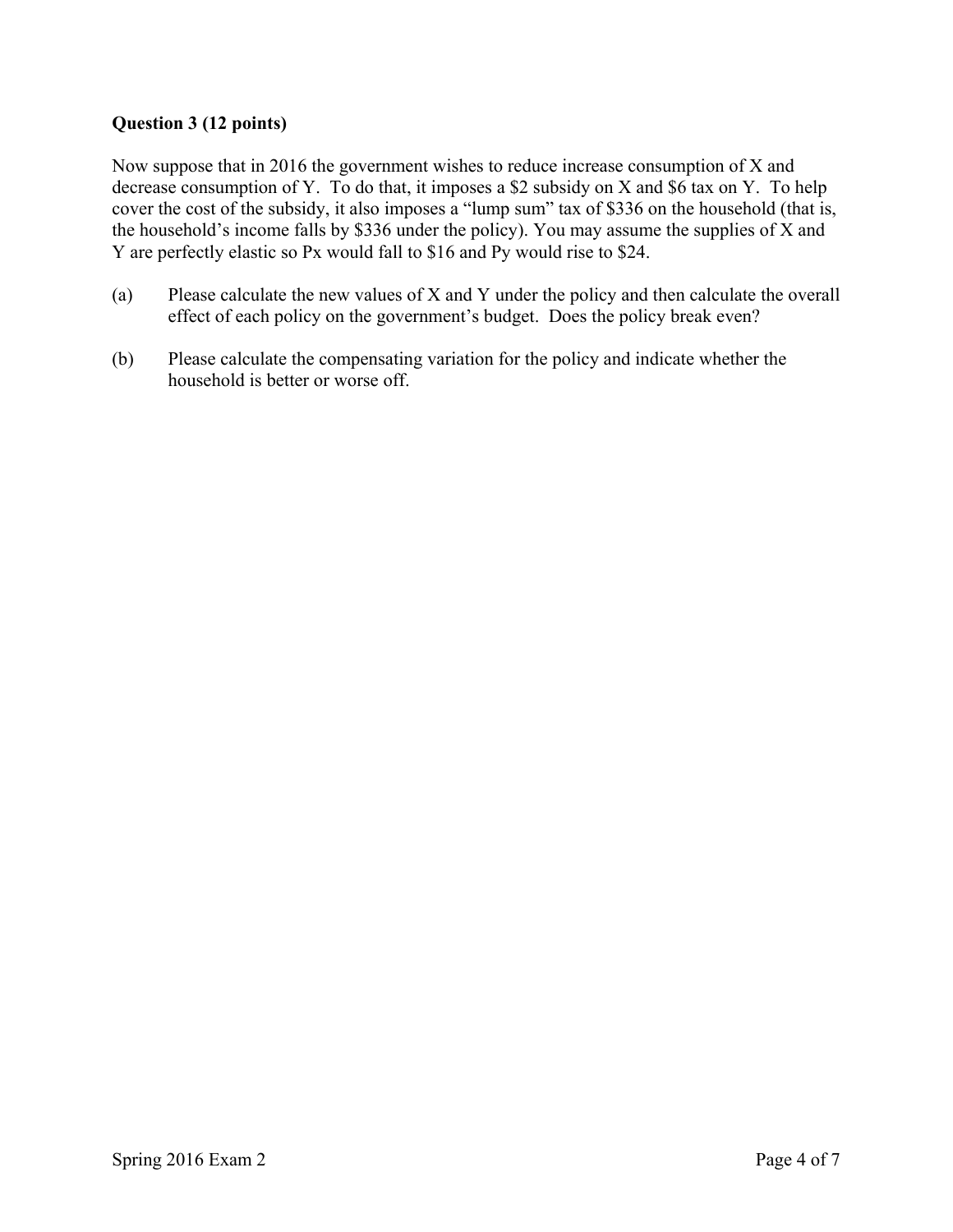#### **Question 4 (12 points)**

One of the households in the table to the right regards X and Y as perfect complements and always buys *d* units of good X for each unit of good Y. In the remainder of the exam, this will be referred to as the PC household.

| <b>HH</b>     | Year | Income | Px | $P_{\rm V}$ | X   | Y   |
|---------------|------|--------|----|-------------|-----|-----|
| А             | 2015 | 2880   | 20 | 16          | 64  | 100 |
|               | 2016 | 2304   | 18 | 18          | 64  | 64  |
| B             | 2015 | 3800   | 20 | 16          | 150 | 50  |
|               | 2016 | 3744   | 18 | 18          | 156 | 52  |
| $\mathcal{C}$ | 2015 | 3200   | 20 | 16          | 120 | 50  |
|               | 2016 | 3600   | 18 | 18          | 150 | 50  |

- (a) Determine which one of the households in the table has perfect complements preferences and calculate the value of *d*.
- (b) Please *derive* the PC household's demand equations for X and Y in terms of *d,* Px, Py and income M. Be sure to show the steps involved, don't just write down the equations.

Now suppose that in 2016 government imposes a \$4 tax on Y and its price rises to \$22 (that is, starting from the numbers in the table—don't include the policy in the previous question). At the same time, it gives the household a cash transfer of \$132.

(c) Please compute the PC household's new equilibrium and show it on a diagram. Then calculate the CV for the policy and indicate whether the household is better or worse off. Finally, calculate the revenue for the policy and determine the overall change in SS.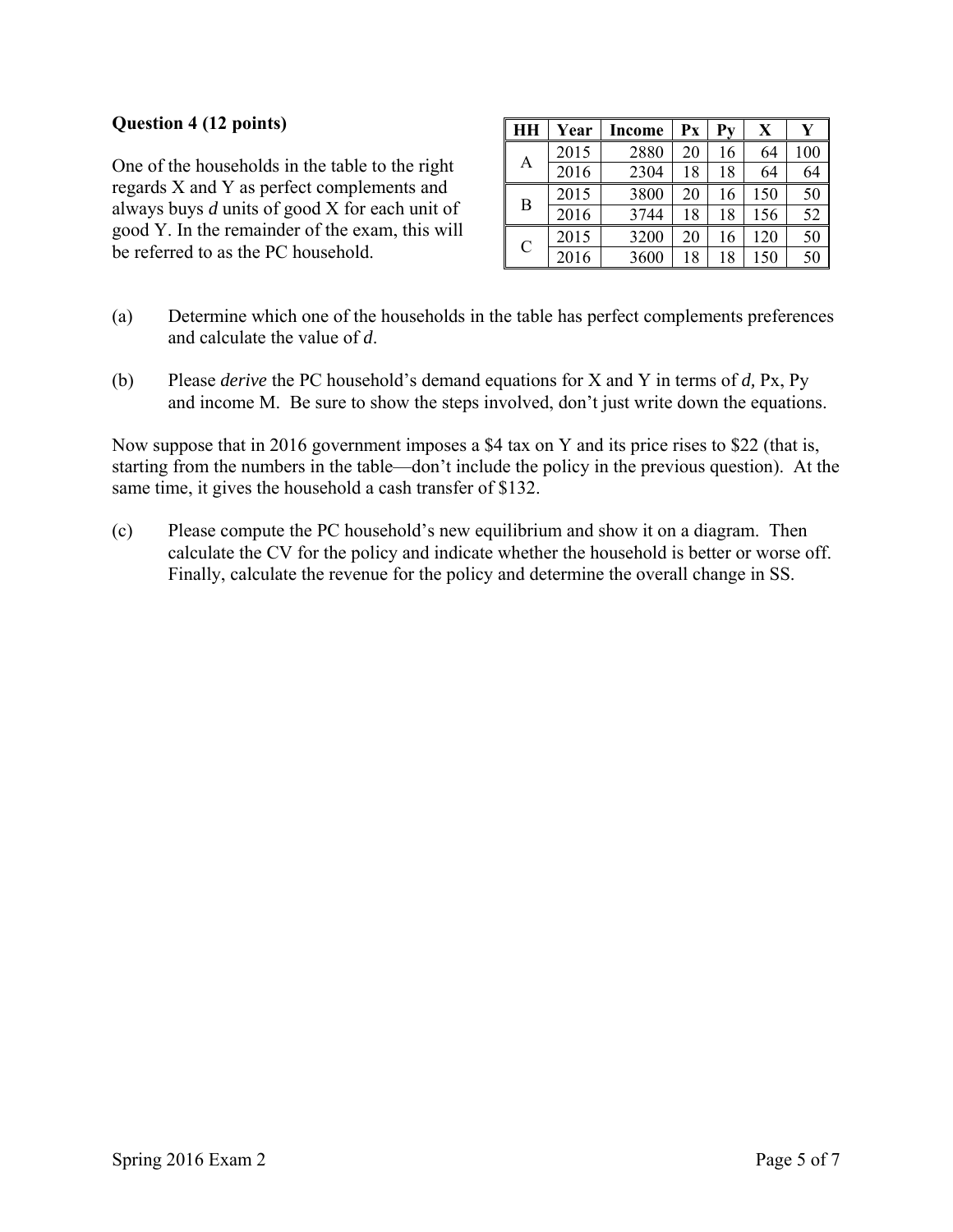#### **Question 5 (12 points)**

A household buys two goods, X and Y, and its preferences can be represented by the utility function shown below. Also shown are the household's demand equations and its expenditure function. Be careful about subscripts: the denominators in the demand equations are different.

$$
U = (X)^{0.5} (Y + 100)^{0.5}
$$

$$
X = \frac{0.5 * M + 50P_y}{P_x}
$$

$$
M = -100P_y + 2 * U * P_x^{0.5} P_y^{0.5}
$$

$$
Y = -50 + \frac{0.5 * M}{P_y}
$$

Initially, Px=\$5, Py=\$5 and M=\$1000. The government is considering a policy that would place a \$5 tax on X while also giving the household a \$100 cash transfer. The supply of X is perfectly elastic and Px would rise to \$10.

- (a) Please calculate the initial equilibrium before the policy is enacted (both X and Y) and the new value of X with the policy in place (it's OK to skip the new value of Y).
- (b) What is the compensating variation for the policy. Is the household better or worse off?
- (c) Calculate the policy's income and substitution effects for the X good.